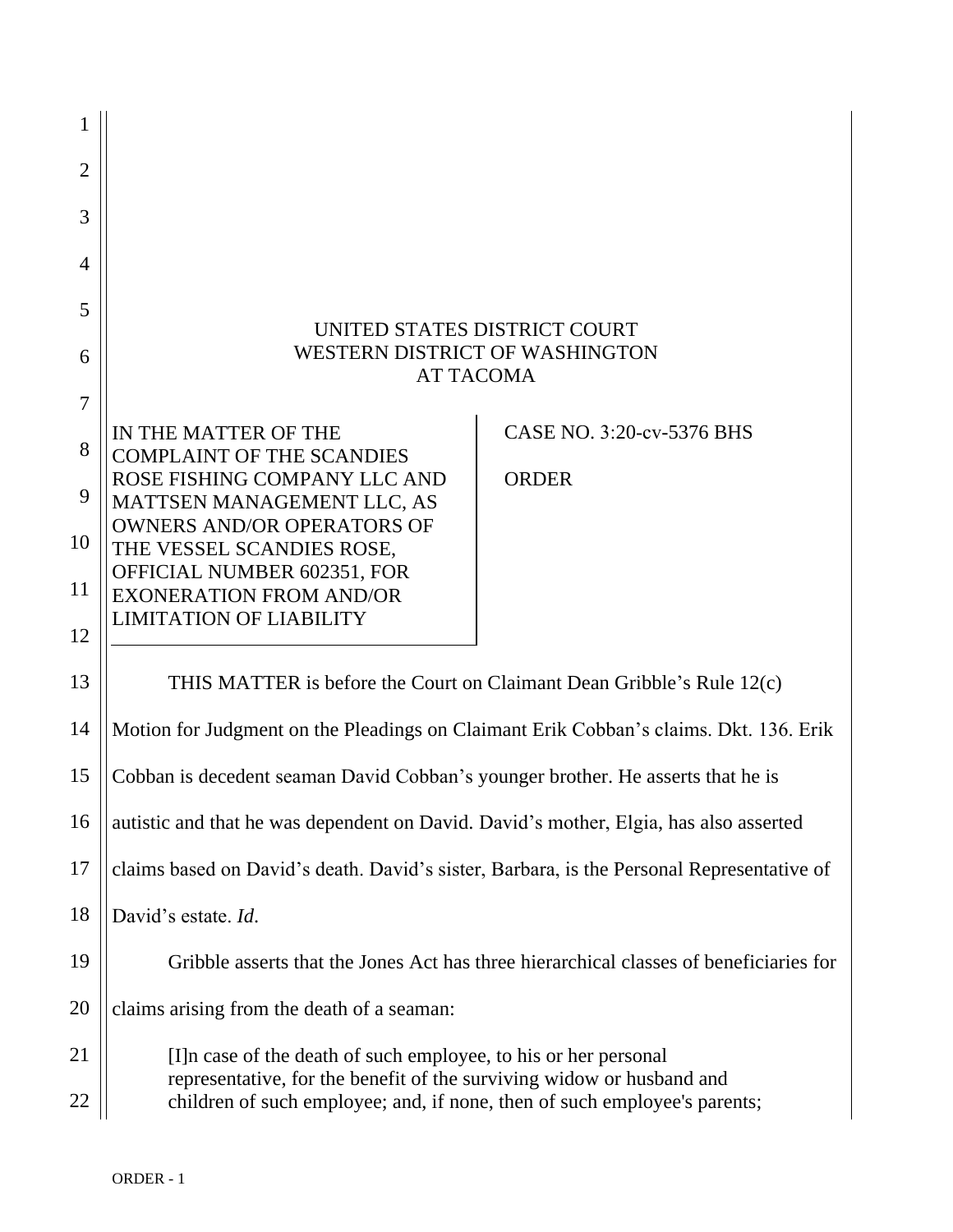1

2

3

4

5

6

7

8

9

10

11

12

13

14

15

16

17

19

20

and, *if none, then of the next of kin dependent upon such employee*, for such injury or death resulting in whole or in part from the negligence[.]

 $45$  U.S.C. §  $51<sup>1</sup>$  (emphasis added). Gribble argues that, because David Cobban had no spouse or children, only his second-tier beneficiary—his mother—may assert a Jones Act claim. The third-tier beneficiary—David's next of kin, Erik—could assert a claim only if there were no second-tier beneficiaries. But since there is a second-tier beneficiary, Erik cannot assert a claim. Dkt. 136 at 2.

Cobban argues that while Personal Representative Barbara Cobban is asserting a Jones Act claim on mother Elgia's behalf, she is not asserting a Jones Act claim on dependent brother Erik's behalf; his claim is instead under the general maritime law and, "arguably, [the Death on the High Seas Act]." Dkt. 138 at 5.

Cobban's Response includes a footnote informing the Court that the case almost settled at mediation, but that Gribble would not agree to the mediator's proposal. Dkt. 138 at 4 n.3. Gribble asks the Court to Strike this filing and to impose Rule 11 sanctions for violating the confidentiality of the mediation process. Dkt. 141.

The factual and procedural history of this case has been previously detailed and need not be repeated here. In short, the fishing vessel *Scandies Rose* iced up and sank in rough seas off the Alaska Peninsula, less than 3 miles<sup>2</sup> from Sutwik Island, Alaska, on December 31, 2019. On April 17, 2020, Scandies Rose Fishing Company, LLC (the

# <sup>1</sup> This statute, the Federal Employees Liability Act ("FELA"), is incorporated into the Jones Act.

21 22 <sup>2</sup> The parties generally agree that *Scandies Rose* sank 2.8 nautical miles from Sutwik Island. The NTSB report determined that it sank "about 2.5 [nautical] miles south of Sutwik Island." Dkt. 115-4 at 22.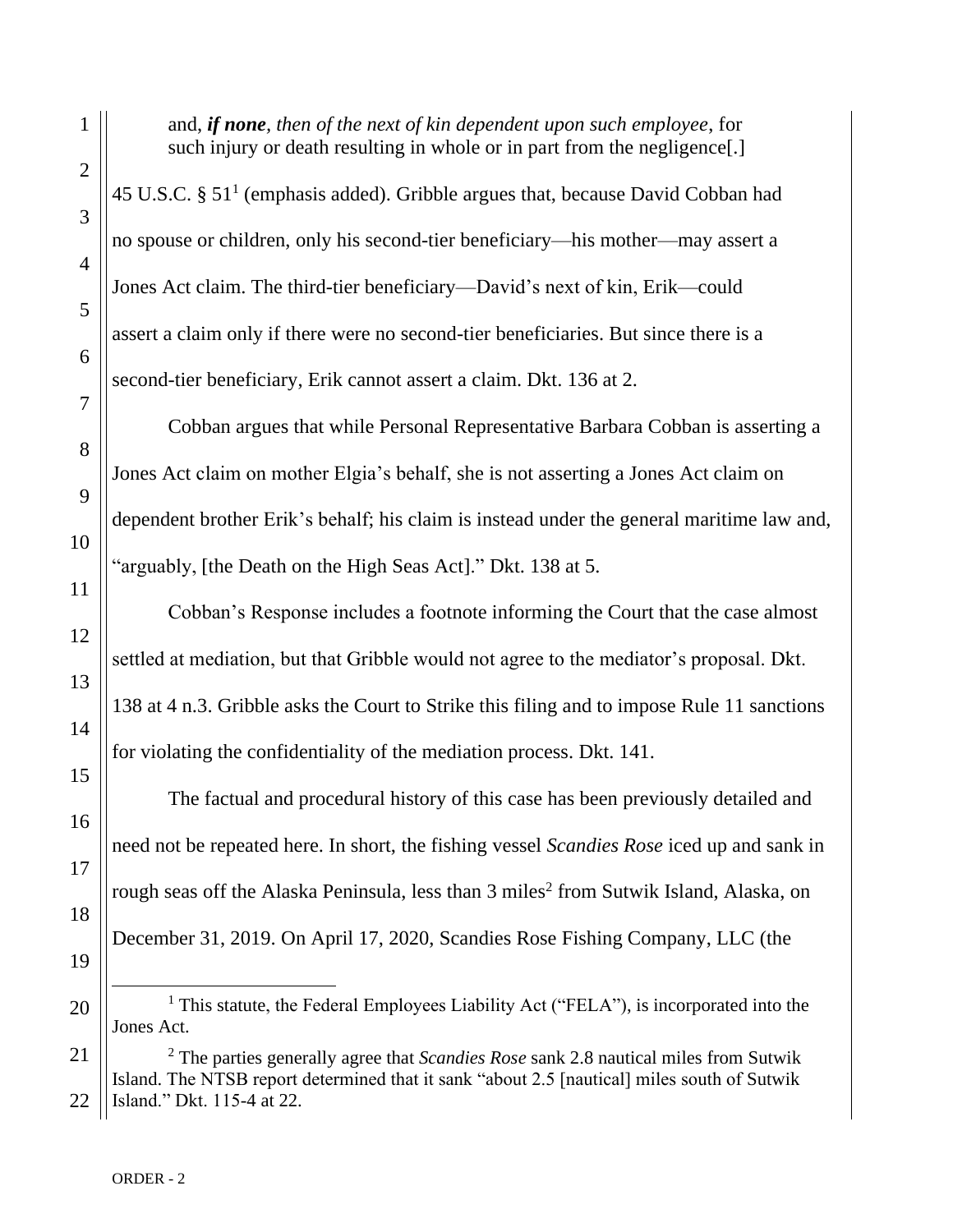1 2 3 4 5 6 7 8 vessel's owner and operator) and Mattsen Management LLC (the provider of management services to the vessel) (together "Scandies Rose") commenced this admiralty action for exoneration or limitation of liability. Dkt. 1. All the claimants Answered. The estates of the deceased assert wrongful death and survival actions for damages under the Jones Act and general maritime law. *See* Dkts. 14 and 17 (Amended Answers). The survivors allege that *Scandies Rose* was not seaworthy and that its owners and management were negligent. Dkts. 6 and 7. They seek all permissible damages under the law. *Id.*

9 10 11 12 13 14 15 The claimants and Scandies Rose reached a tentative settlement, which was ultimately finalized. Consistent with that settlement, Scandies Rose filed a Supplemental Complaint in Interpleader, Dkt. 88, and interpled the balance of its insurance policy into the Court Registry. *See* Dkt. 104. The parties have since litigated the viability and measure of each other's claims to the limited settlement fund. Absent an agreed resolution, a jury trial is scheduled for January 10, 2023, to determine in some fashion the various claimants' entitlement to a share of the settlement fund. Dkt. 152.

The issues are discussed in turn.

# **I. DISCUSSION**

**A. Rule 12(c) Standard.**

19 20 21 22 Dismissal under Federal Rule of Civil Procedure 12(b)(6) may be based on either the lack of a cognizable legal theory or the absence of sufficient facts alleged under a cognizable legal theory. *Balistreri v. Pacifica Police Dep't*, 901 F.2d 696, 699 (9th Cir. 1988). A plaintiff's complaint must allege facts to state a claim for relief that is plausible

16

17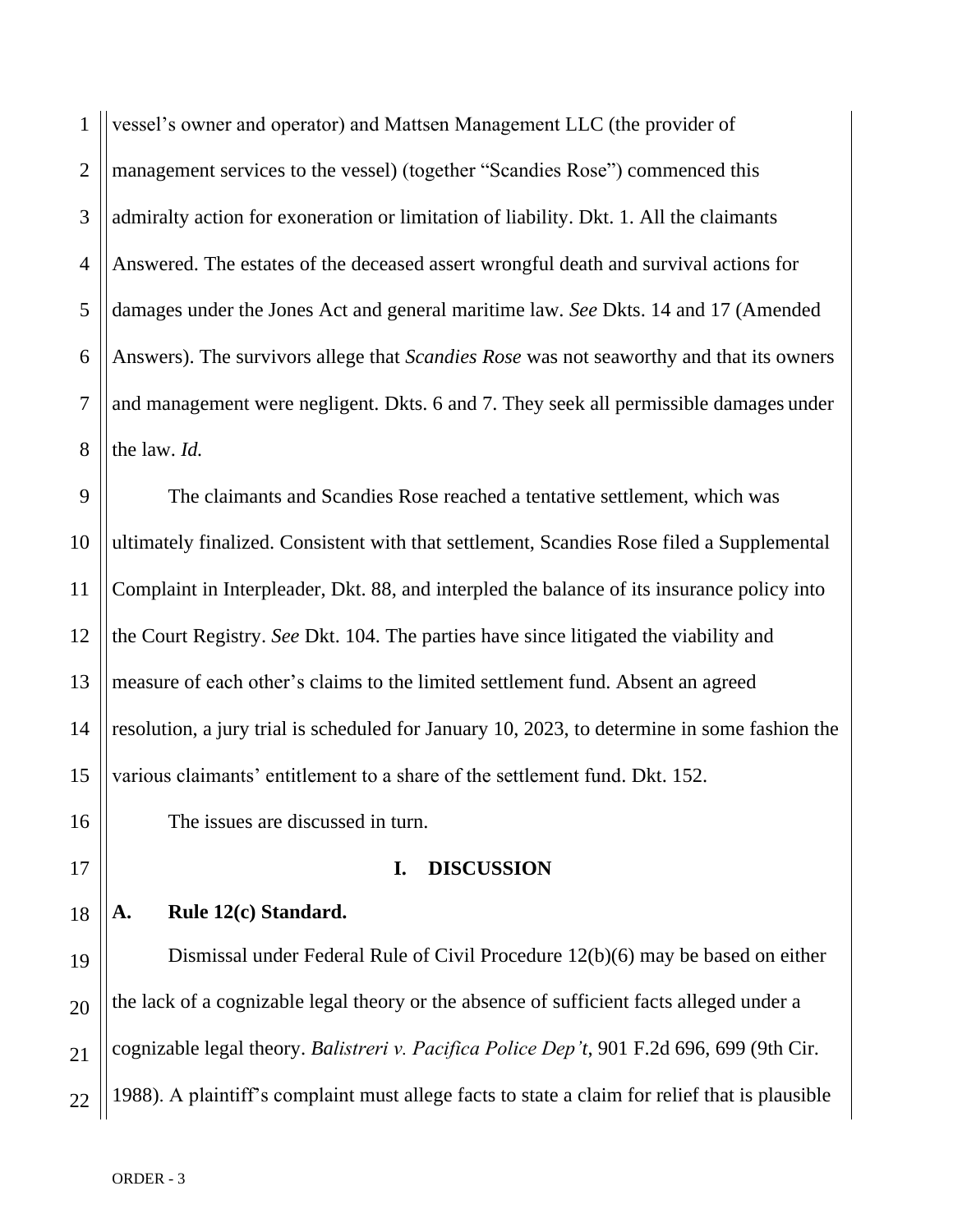1 2 3 4 5 6 7 8 9 10 11 12 13 14 on its face. *See Ashcroft v. Iqbal*, 556 U.S. 662, 678 (2009). A claim has "facial plausibility" when the party seeking relief "pleads factual content that allows the court to draw the reasonable inference that the defendant is liable for the misconduct alleged." *Id*. Although the Court must accept as true the complaint's well-pled facts, conclusory allegations of law and unwarranted inferences will not defeat an otherwise proper Rule 12(b)(6) motion to dismiss. *Vazquez v. Los Angeles Cnty.*, 487 F.3d 1246, 1249 (9th Cir. 2007); *Sprewell v. Golden State Warriors*, 266 F.3d 979, 988 (9th Cir. 2001). "[A] plaintiff's obligation to provide the 'grounds' of his 'entitle[ment] to relief' requires more than labels and conclusions, and a formulaic recitation of the elements of a cause of action will not do. Factual allegations must be enough to raise a right to relief above the speculative level." *Bell Atl. Corp. v. Twombly*, 550 U.S. 544, 555 (2007) (citations and footnotes omitted). This requires a plaintiff to plead "more than an unadorned, thedefendant-unlawfully-harmed-me-accusation." *Iqbal*, 556 U.S. at 678 (citing *Twombly*, 550 U.S. at 555).

Although *[Iqbal](https://web2.westlaw.com/find/default.wl?rs=WLW15.04&pbc=13C8F88C&vr=2.0&findtype=Y&rp=%2ffind%2fdefault.wl&sv=Split&fn=_top&tf=-1&ordoc=2024859050&mt=Westlaw&serialnum=2018848474&tc=-1)* establishes the standard for deciding a [Rule 12\(b\)\(6\)](https://web2.westlaw.com/find/default.wl?mt=Westlaw&db=1004365&docname=USFRCPR12&rp=%2ffind%2fdefault.wl&findtype=L&ordoc=2024859050&tc=-1&vr=2.0&fn=_top&sv=Split&tf=-1&pbc=13C8F88C&rs=WLW15.04) motion, [Rule](https://web2.westlaw.com/find/default.wl?mt=Westlaw&db=1004365&docname=USFRCPR12&rp=%2ffind%2fdefault.wl&findtype=L&ordoc=2024859050&tc=-1&vr=2.0&fn=_top&sv=Split&tf=-1&pbc=13C8F88C&rs=WLW15.04)  [12\(c\)](https://web2.westlaw.com/find/default.wl?mt=Westlaw&db=1004365&docname=USFRCPR12&rp=%2ffind%2fdefault.wl&findtype=L&ordoc=2024859050&tc=-1&vr=2.0&fn=_top&sv=Split&tf=-1&pbc=13C8F88C&rs=WLW15.04) is "functionally identical" to [Rule 12\(b\)\(6\)](https://web2.westlaw.com/find/default.wl?mt=Westlaw&db=1004365&docname=USFRCPR12&rp=%2ffind%2fdefault.wl&findtype=L&ordoc=2024859050&tc=-1&vr=2.0&fn=_top&sv=Split&tf=-1&pbc=13C8F88C&rs=WLW15.04) and "the same standard of review" applies to motions brought under either rule. *Cafasso, U.S. ex rel. v. Gen. Dynamics C4 Sys., Inc*., 637 F.3d 1047, 1054 n.4 (9th Cir. 2011) (quoting *[Dworkin v. Hustler Mag.](https://web2.westlaw.com/find/default.wl?mt=Westlaw&db=350&tc=-1&rp=%2ffind%2fdefault.wl&findtype=Y&ordoc=2024859050&serialnum=1989014572&vr=2.0&fn=_top&sv=Split&tf=-1&referencepositiontype=S&pbc=13C8F88C&referenceposition=1192&rs=WLW15.04) Inc*[., 867 F.2d 1188, 1192 \(9th Cir.1989\)\)](https://web2.westlaw.com/find/default.wl?mt=Westlaw&db=350&tc=-1&rp=%2ffind%2fdefault.wl&findtype=Y&ordoc=2024859050&serialnum=1989014572&vr=2.0&fn=_top&sv=Split&tf=-1&referencepositiontype=S&pbc=13C8F88C&referenceposition=1192&rs=WLW15.04); *see also Gentilello v. Rege*[, 627 F.3d 540, 544](https://web2.westlaw.com/find/default.wl?mt=Westlaw&db=506&tc=-1&rp=%2ffind%2fdefault.wl&findtype=Y&ordoc=2024859050&serialnum=2023911042&vr=2.0&fn=_top&sv=Split&tf=-1&referencepositiontype=S&pbc=13C8F88C&referenceposition=544&rs=WLW15.04)  [\(5th Cir.](https://web2.westlaw.com/find/default.wl?mt=Westlaw&db=506&tc=-1&rp=%2ffind%2fdefault.wl&findtype=Y&ordoc=2024859050&serialnum=2023911042&vr=2.0&fn=_top&sv=Split&tf=-1&referencepositiontype=S&pbc=13C8F88C&referenceposition=544&rs=WLW15.04) 2010) (applying *[Iqbal](https://web2.westlaw.com/find/default.wl?rs=WLW15.04&pbc=13C8F88C&vr=2.0&findtype=Y&rp=%2ffind%2fdefault.wl&sv=Split&fn=_top&tf=-1&ordoc=2024859050&mt=Westlaw&serialnum=2018848474&tc=-1)* to a [Rule 12\(c\)](https://web2.westlaw.com/find/default.wl?mt=Westlaw&db=1004365&docname=USFRCPR12&rp=%2ffind%2fdefault.wl&findtype=L&ordoc=2024859050&tc=-1&vr=2.0&fn=_top&sv=Split&tf=-1&pbc=13C8F88C&rs=WLW15.04) motion).

21 22 On a 12(b)(6) motion, "a district court should grant leave to amend even if no request to amend the pleading was made, unless it determines that the pleading could not

15

16

17

18

19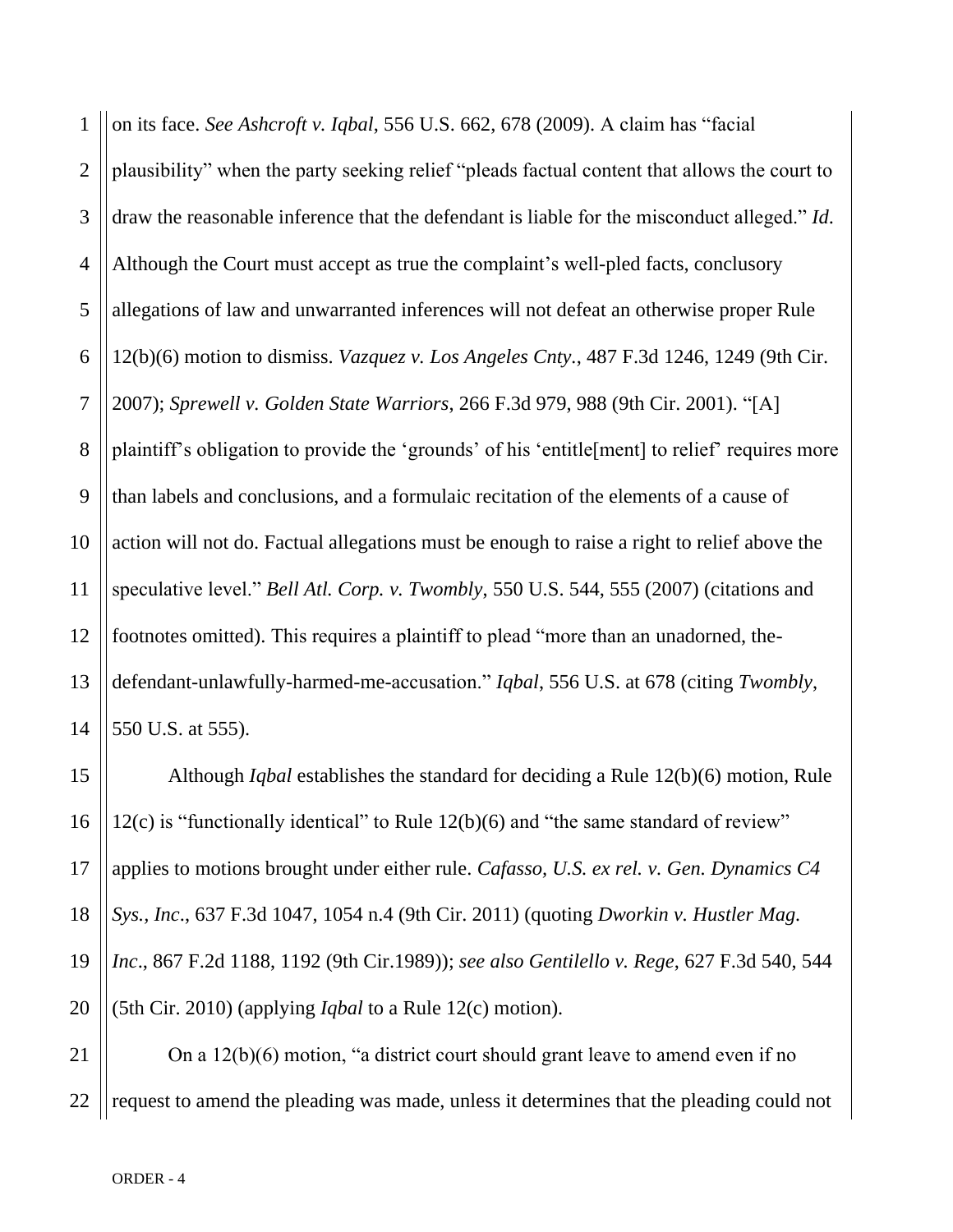1 possibly be cured by the allegation of other facts." *Cook, Perkiss & Liehe v. N. Cal.* 

2 3 4 *Collection Serv.*, 911 F.2d 242, 247 (9th Cir. 1990). However, where the facts are not in dispute, and the sole issue is whether there is liability as a matter of substantive law, the court may deny leave to amend. *Albrecht v. Lund*, 845 F.2d 193, 195–96 (9th Cir. 1988).

5

6

7

8

9

11

12

13

14

15

16

17

18

19

20

21

22

# **B. Erik Cobban has no Jones Act claim.**

10 As an initial matter, it is clear from the text of 45 U.S.C. § 51 that Erik Cobban is a third-tier beneficiary, and thus that he does not have a Jones Act negligence claim in the presence of a claim by a second-tier beneficiary, his mother Elgia. Erik affirmatively disavows any such claim and represents that he never intended to assert such a claim. Dkt. 138 at 2–3, 5. Thus, Gribble's Motion for Judgment on the Pleadings as to Erik Cobban's Jones Act claim is GRANTED and that claim is DISMISSED with prejudice.

### **C. Erik Cobban has no DOHSA claim.**

Second, it is also beyond debate that *Scandies Rose* sank in Alaska territorial waters, less than three nautical miles from shore, near Sutwik Island. The Death on the High Seas Act ("DOHSA") applies to any death (not just of a seaman) on the "high seas," which unequivocally means more than three nautical miles offshore. DOHSA also provides a schedule of beneficiaries who may sue for a death occurring on the high seas, which is broader than the list for Jones Act claimants:

When the death of an individual is caused by wrongful act, neglect, or default occurring on the high seas beyond 3 nautical miles from the shore of the United States, the personal representative of the decedent may bring a civil action in admiralty against the person or vessel responsible. The action shall be for the exclusive benefit of the decedent's spouse, parent, child, or dependent relative.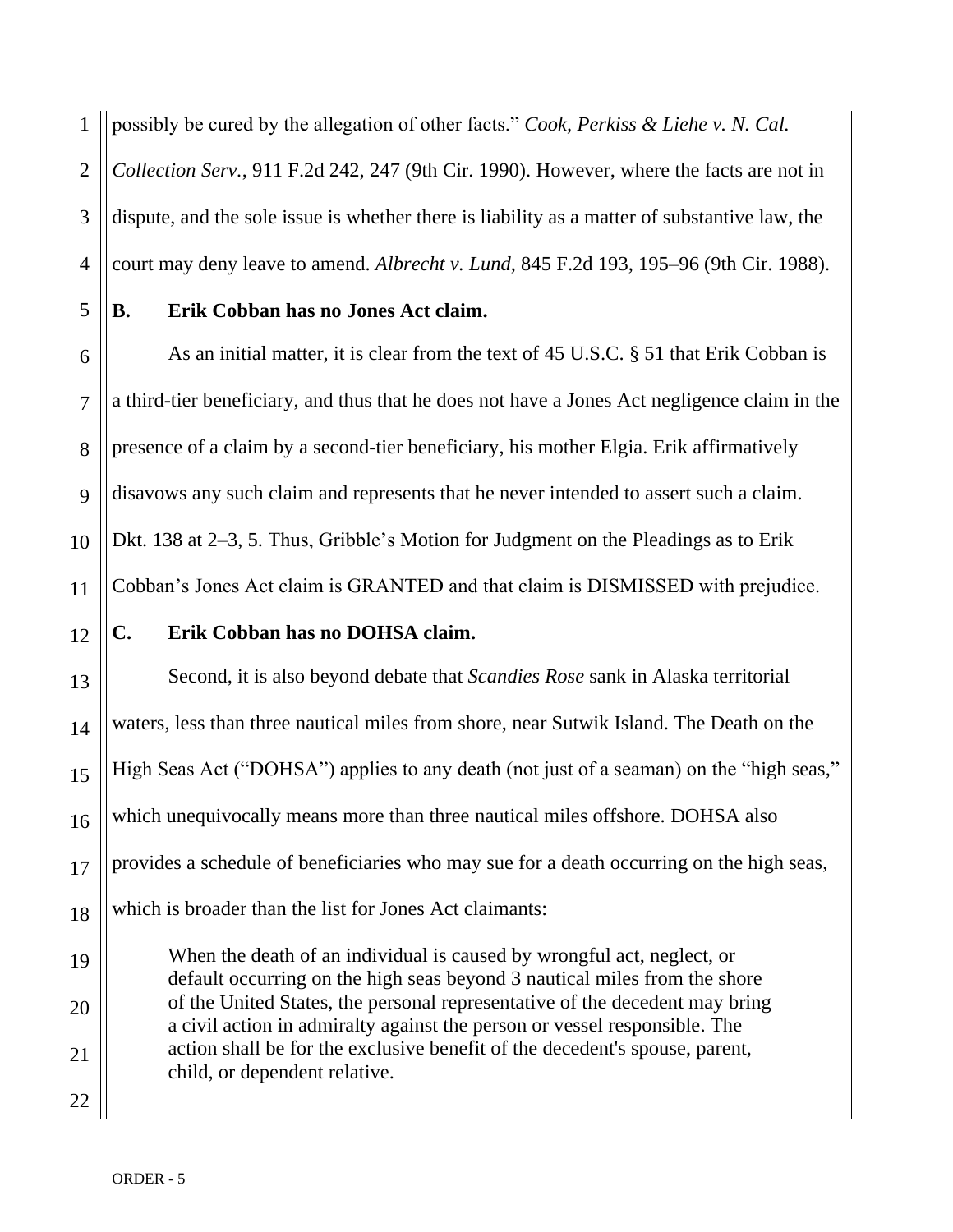1

7

8

9

11

12

13

14

15

16

17

18

46 U.S.C. § 30302.

2 3 4 5 6 The fact that *Scandies Rose* may have begun to "ice up" more than three miles from land is not relevant; the statute applies, or not, based on the site of the accident. DOHSA facially does not apply. Gribble's Motion for Judgment on the Pleadings as to any arguable claim under it is GRANTED, and if and to the extent Erik Cobban asserts a DOHSA claim, it is DISMISSED with prejudice.

The availability of DOHSA damages for a general maritime law claim based on a seaman's death in territorial waters, and the beneficiaries who may recover them, are discussed below.

#### 10 **D. A claim under the general maritime law arising from the death of a seaman in territorial waters is limited by the Jones Act.**

Erik argues that he may assert a claim under the general maritime law, whether or not he also has a Jones Act or a DOHSA claim. Dkt. 138 at 6. Gribble argues that because David was a seaman, and because *Scandies Rose* sank in territorial waters, the claims arising from his death are governed by the Jones Act.

The general maritime law derives primarily from *Moragne v. States Marine Lines, Inc*., which reversed longstanding admiralty precedent and held that "an action does lie under general maritime law for death caused by violation of maritime duties." 398 U.S. 375, 409 (1970). *Moragne* left open for "further sifting through the lower courts in future litigation" the proper schedule of beneficiaries who may assert such wrongful death claims. *Id*. at 408.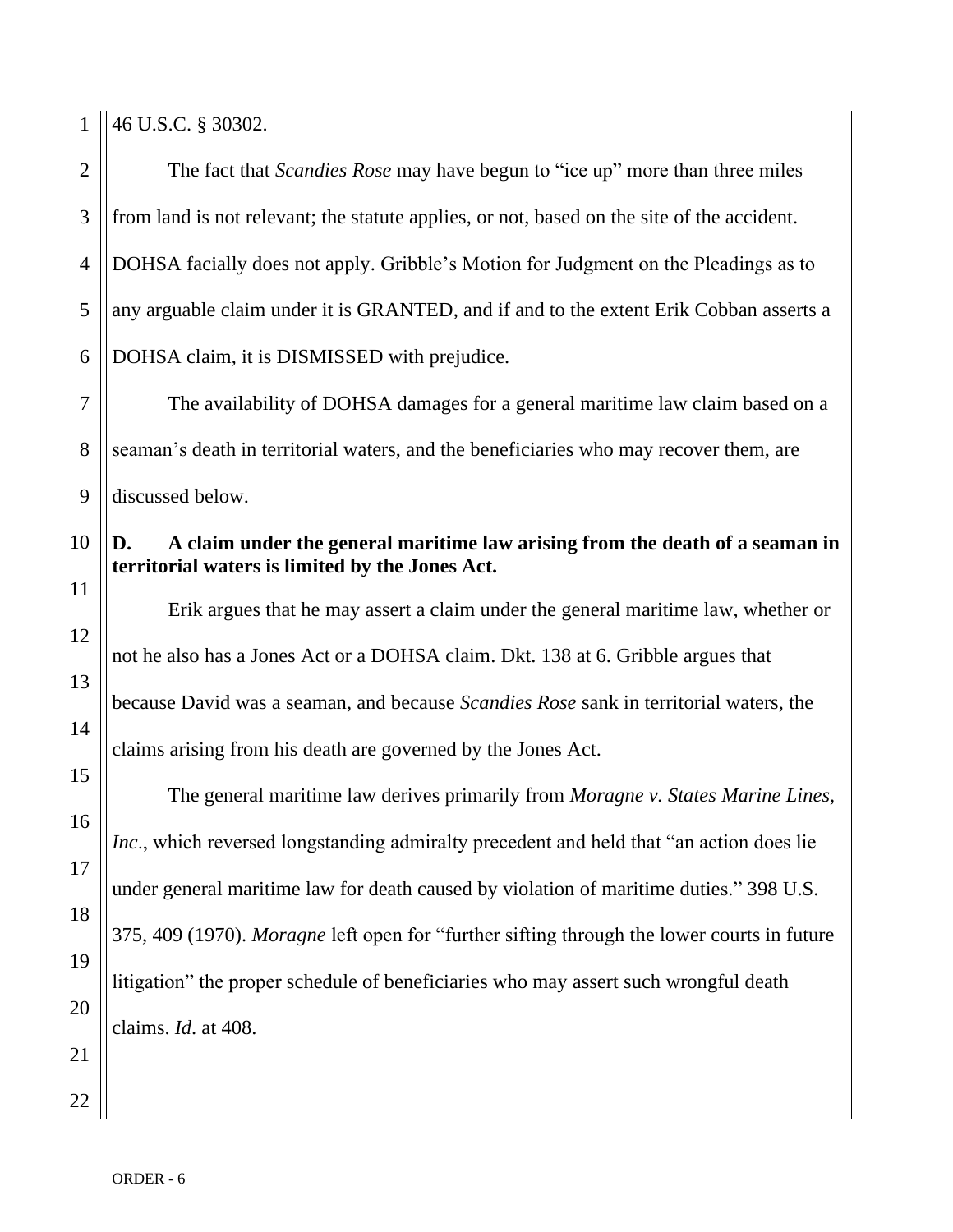| 1              | Perhaps unsurprisingly, this sifting continues. In 1990, the Supreme Court                                                                                |  |
|----------------|-----------------------------------------------------------------------------------------------------------------------------------------------------------|--|
| $\overline{2}$ | confirmed that Moragne's general maritime law applies to seamen. Miles v. Apex Marine                                                                     |  |
| 3              | Corp., Inc., 498 U.S. 19, 30 (1990) ("[T]oday we make explicit that there is a general                                                                    |  |
| $\overline{4}$ | maritime cause of action for the wrongful death of a seaman[.]"). But Miles also                                                                          |  |
| 5              | explained that the seaman's recovery in a general maritime law case was necessarily                                                                       |  |
| 6              | limited by the Jones Act:                                                                                                                                 |  |
| $\overline{7}$ | We sail in occupied waters. Maritime tort law is now dominated by federal                                                                                 |  |
| 8              | statute, and we are not free to expand remedies at will simply because it<br>might work to the benefit of seamen and those dependent upon them.           |  |
| 9              | Congress has placed limits on recovery in survival actions that we cannot<br>exceed. Because this case involves the death of a seaman, we must look to    |  |
| 10             | the Jones Act.                                                                                                                                            |  |
| 11             | Id. at 36. Accordingly, consistent with the Jones Act, the Court held that the damages                                                                    |  |
| 12             | recoverable in a general maritime cause of action for the <i>wrongful death</i> of a seaman do                                                            |  |
| 13             | not include loss of society:                                                                                                                              |  |
|                | The Jones Act also precludes recovery for loss of society in this case. The                                                                               |  |
| 14             | Jones Act applies when a seaman has been killed as a result of negligence,<br>and it limits recovery to pecuniary loss. The general maritime claim here   |  |
| 15             | alleged that [the decedent seaman] had been killed as a result of the<br>unseaworthiness of the vessel. It would be inconsistent with our place in the    |  |
| 16             | constitutional scheme were we to sanction more expansive remedies in a<br>judicially created cause of action in which liability is without fault than     |  |
| 17             | Congress has allowed in cases of death resulting from negligence. We must<br>conclude that there is no recovery for loss of society in a general maritime |  |
| 18             | action for the wrongful death of a Jones Act seaman.                                                                                                      |  |
| 19             | Id. at 32-33. Miles similarly held that the Jones Act precluded a survival action seeking                                                                 |  |
| 20             | to recover the decedent seaman's lost future earnings: "Because [decedent's] estate                                                                       |  |
| 21             | cannot recover for his lost future income under the Jones Act, it cannot do so under                                                                      |  |
| 22             | general maritime law." Id. at 36.                                                                                                                         |  |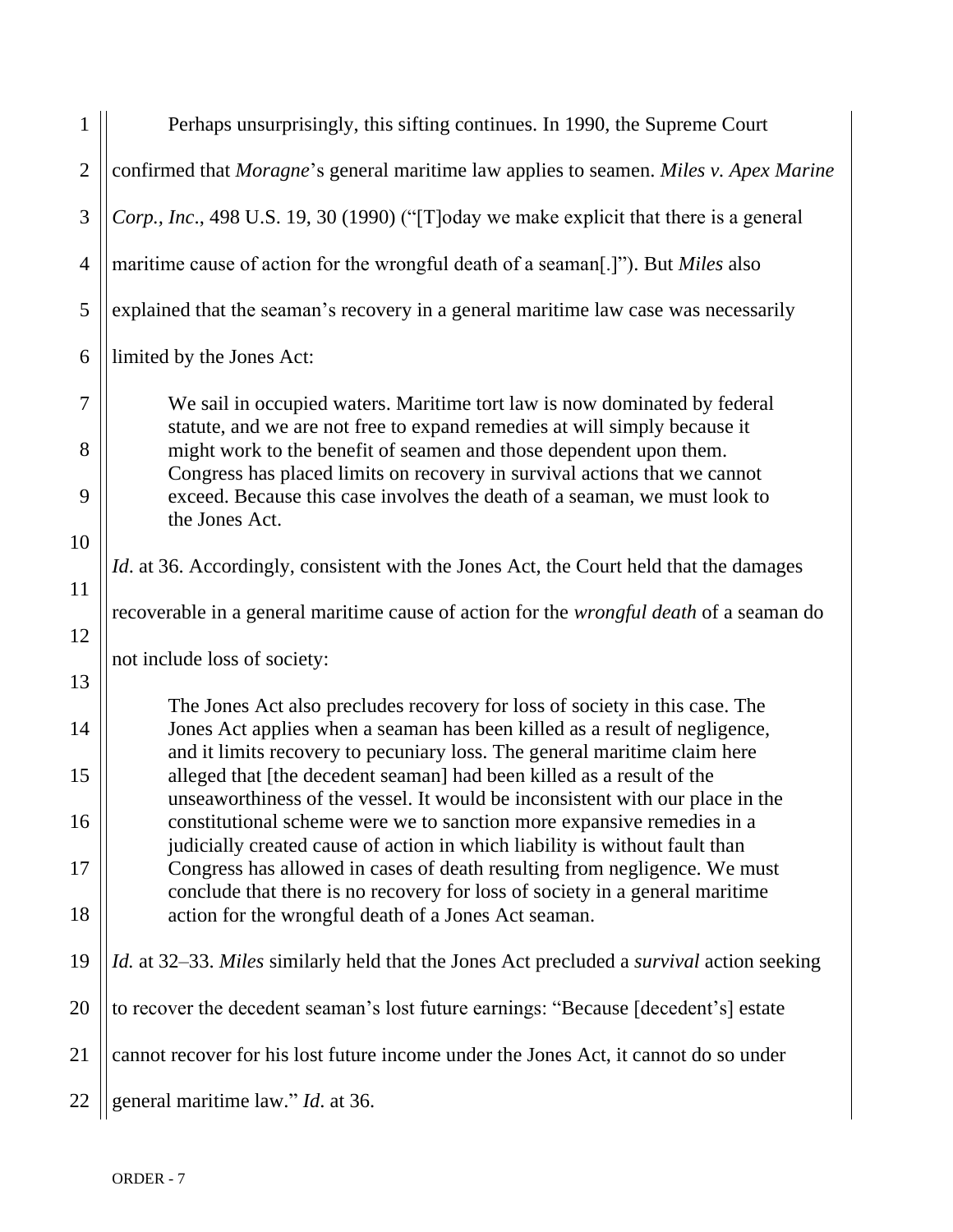1 2 3 4 *Miles* makes clear that a general maritime claim arising from the death of a seaman in territorial waters is limited by the Jones Act. It did not expressly hold that the Jones Act's hierarchical schedule of beneficiaries also applies, but its reasoning leads only to the conclusion that it must.

Erik Cobban responds by citing a general maritime law case, *Sutton v. Earles*, 26 F.3d 903, 916 (9th Cir. 1994). Dkt. 138 at 6. He argues that *Sutton* analogously involved multiple deaths in territorial waters, and that it affirmed that nondependent parents could recover for loss of society. *Id*. But *Sutton* did not involve the death of a seaman; it involved the deaths of civilians arising from an allision<sup>3</sup> between a between a pleasure boat a Navy buoy. *Sutton*, 26 F.3d at 906. *Sutton* demonstrates that the Jones Act applies where the decedent is a seaman, and that it does not when the decedent is not. The Jones Act did not apply to the facts of *Sutton*, and as a result, neither did its limitations on the available damages.

The Ninth Circuit made this distinction clear in *Davis v. Bender Shipbuilding & Repair Co., Inc*., 27 F.3d 426, 430 (9th Cir. 1994), which distinguished *Sutton* and held that *Miles* precluded a survival claim for a decedent seaman's lost future earnings; the Jones Act limited the survival rights to injuries sustained during a seaman's lifetime. "[M]ore expansive remedies may not be recovered on behalf of a seaman under federal general maritime law." *Id*. at 430. *Davis* explicitly rejected the claim that DOHSA applied, rather than the Jones Act, where the death occurred in territorial waters, not on

<sup>22</sup>  $3$  An "allision" involves contact between a moving ship and a stationary object. The more familiar "collision" occurs between two moving objects.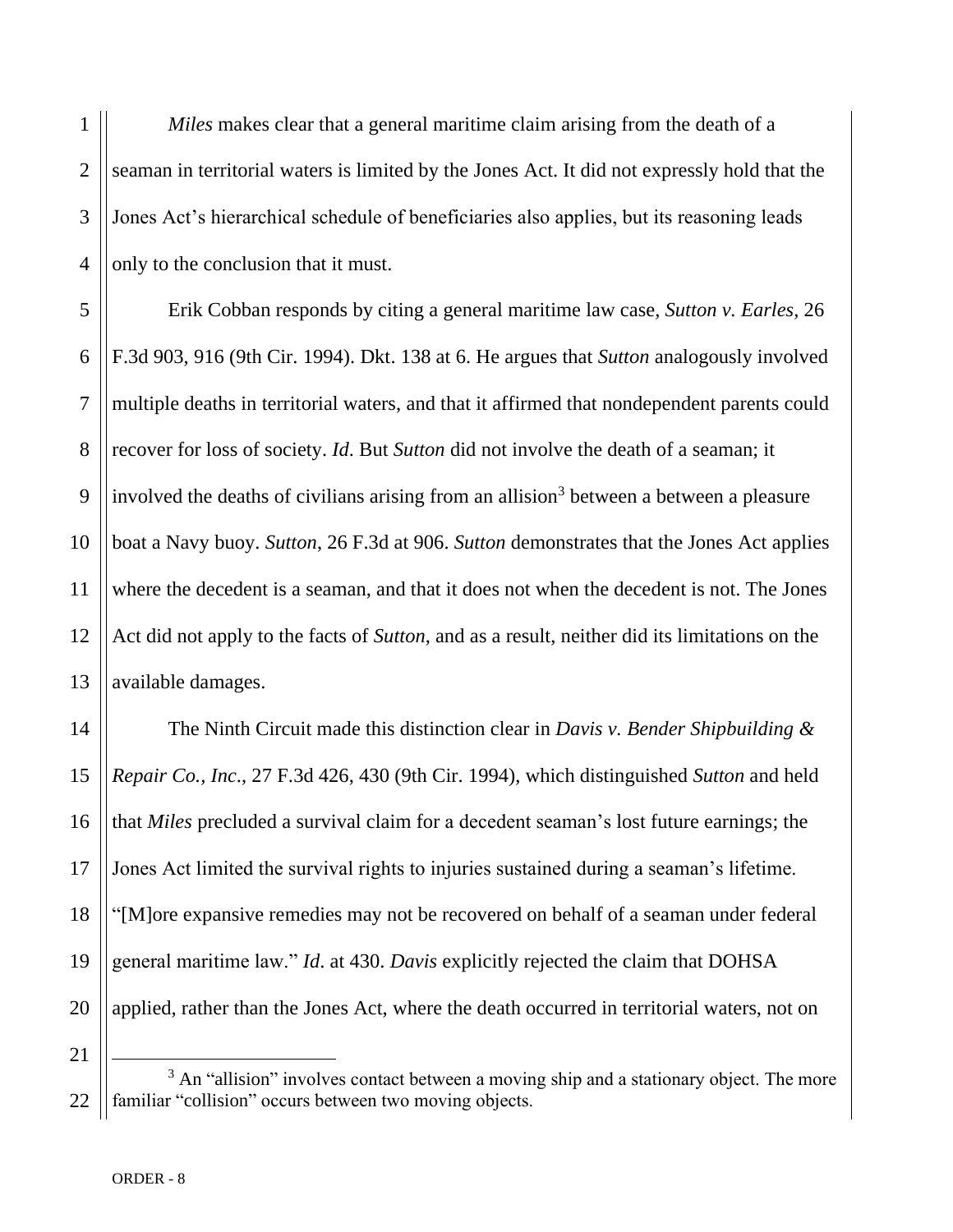1 2 3 the high seas: "DOHSA, however, provides a remedy only for death on the high seas, not for death in state territorial waters, the waters within one marine league from shore." *Id*. at 428.

4 5 6 7 8 This latter distinction was also recognized in the other case upon which Erik relies, *Mobil Oil Corp. v. Higginbotham*, 436 U.S. 618, 624 (1978) ("It is true that the measure of damages in coastal waters will differ from that on the high seas, but even if this difference proves significant, a desire for uniformity cannot override the statute."). *See* Dkt. 138 at 8.

9 10 11 12 13 The statute that applies to the death of a seaman in territorial waters is the Jones Act, and each of these cases hold that the Jones Act's limitations apply to the seaman's estate's general maritime law wrongful death and survival claims. Under the Jones Act, a third-tier beneficiary may assert a claim only where there is no first- or second-tier beneficiary. Here, there is no first, but there is a second.

14 15 16 17 18 19 20 21 Erik Cobban has denied that the Jones Act has *any* application to his general maritime law claim. He certainly has not made the case that, while the Jones Act's damage limitations apply to a general maritime law claim arising out of the death of a seaman in territorial waters, the Jones Act's schedule of beneficiaries is nevertheless supplanted by DOHSA's broader schedule in such a case. That would be a novel holding. Erik's claims are not viable under the general maritime law because that law cannot conflict with the Jones Act. This is not a radical conclusion; it is plainly dictated by Congress and the Supreme Court.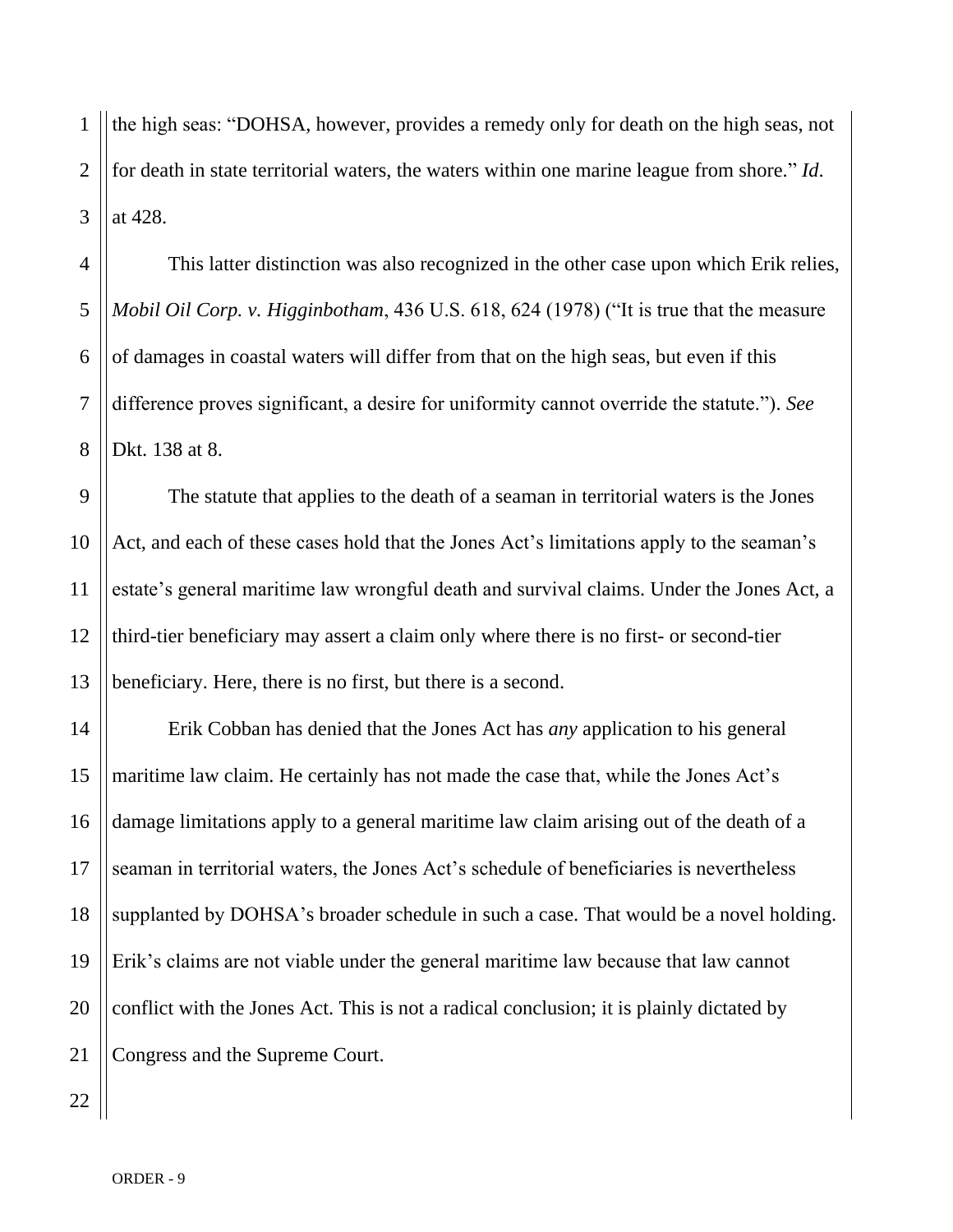1 2 3 4 5 6 7 8 9 10 11 12 13 14 15 16 17 18 19 20 21 22 Gribble's motion for judgment on the pleadings as to Erik Cobban's claims, Dkt. 136, is GRANTED, and those claims are DISMISSED with prejudice. **E. Gribble's Motion for Sanctions is Denied.**  Cobban disclosed in his Response to Gribble's motion, Dkt. 138 at 4 n.3, that Gribble was the hold out at the unsuccessful December 2021 mediation. Gribble filed a separate motion to strike this filing under Rule 12(f). Dkt. 141. He argues that it violated Local Rule 39.1's clear articulation of a well-known rule against disclosing settlement negotiations to the trial court: (6) *Confidentiality*. Except as otherwise required by law or agreed by the litigants, or otherwise provided by this rule, all ADR proceedings under this rule, including communications, statements, disclosures and representations made by any party, attorney or other participant in the course of such proceeding, *shall, in all respects, be confidential*, and shall not be reported, recorded, placed in evidence, disclosed to anyone not a party to the litigation, [or] made known to the trial court or jury[.] LCR 39.1(a)(6) (emphasis added). Gribble asks the Court to strike the offensive portion of Cobban's brief and to sanction his counsel, up to and including revocation of his *pro hac vice* status. Cobban's Response, Dkt. 146, argues primarily that it is improper to file a separate motion to strike a brief under Rule 12(f), which pertains to striking portions of *pleadings*. He correctly argues that motions to strike material in a *brief* should instead be filed under Local Rule 7(g), which requires that the filing *not* be in a separate motion: Requests to strike material contained in or attached to submissions of opposing parties shall not be presented in a separate motion to strike, but shall instead be included in the responsive brief, and will be considered with the underlying motion.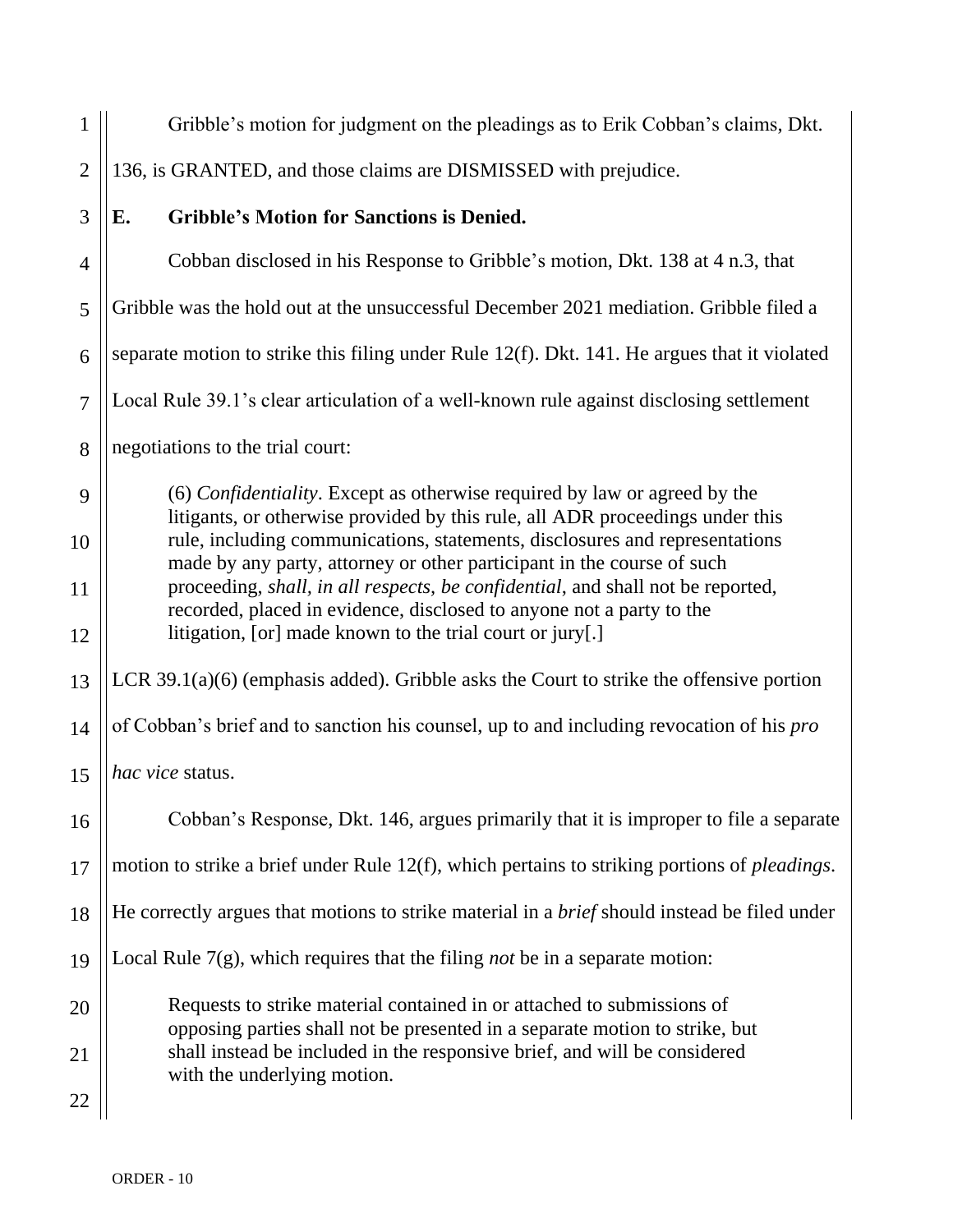1 2 3 4 5 Cobban finds it *ironic* that one complaining about a violation of an ethical obligation of confidentiality himself violated a rule about the form a motion to strike should take. Dkt. 146 at 1. He asks the Court to strike the motion to strike itself as improper, and suggests that by violating LCR 7(g), Gribble has waived any right to complain about Cobban's violation of Rule 39.1. *Id*. at 3–4.

Any irony is lost on the Court; the rule "violations" are not of the same ilk. One is an ethical violation that should be plain to any lawyer and the other is a procedural foot fault of minimal consequence. Cobban's motion to strike or deem waived Gribble's underlying motion to strike and for sanctions is DENIED.

As to the substance, Cobban describes his violation as an "innocent error" caused by the "relatively recent development" of mediation, which is not common in Alaska, Dkt. 146 at 6–7. This is not plausible. Mediation is hardly new, and Counsel has taken every opportunity to inform the court and the parties that he has sailed in these waters longer than anyone.

16 18 It is also not persuasive, particularly because counsel simultaneously argues that his disclosure was justified because Gribble "opened the door." *Id*. (referencing Dkt. 136 at 3–4). But the cited language does not disclose any confidential "settlement negotiations"—it reflects Gribble's reasonable effort to persuade counsel to agree to the dismissal of Erik's claim, in light of his mother's claim. There is nothing improper about the information Gribble disclosed, and it does not warrant or excuse Cobban's violation of Rule 39.1.

6

7

8

9

10

11

12

13

14

15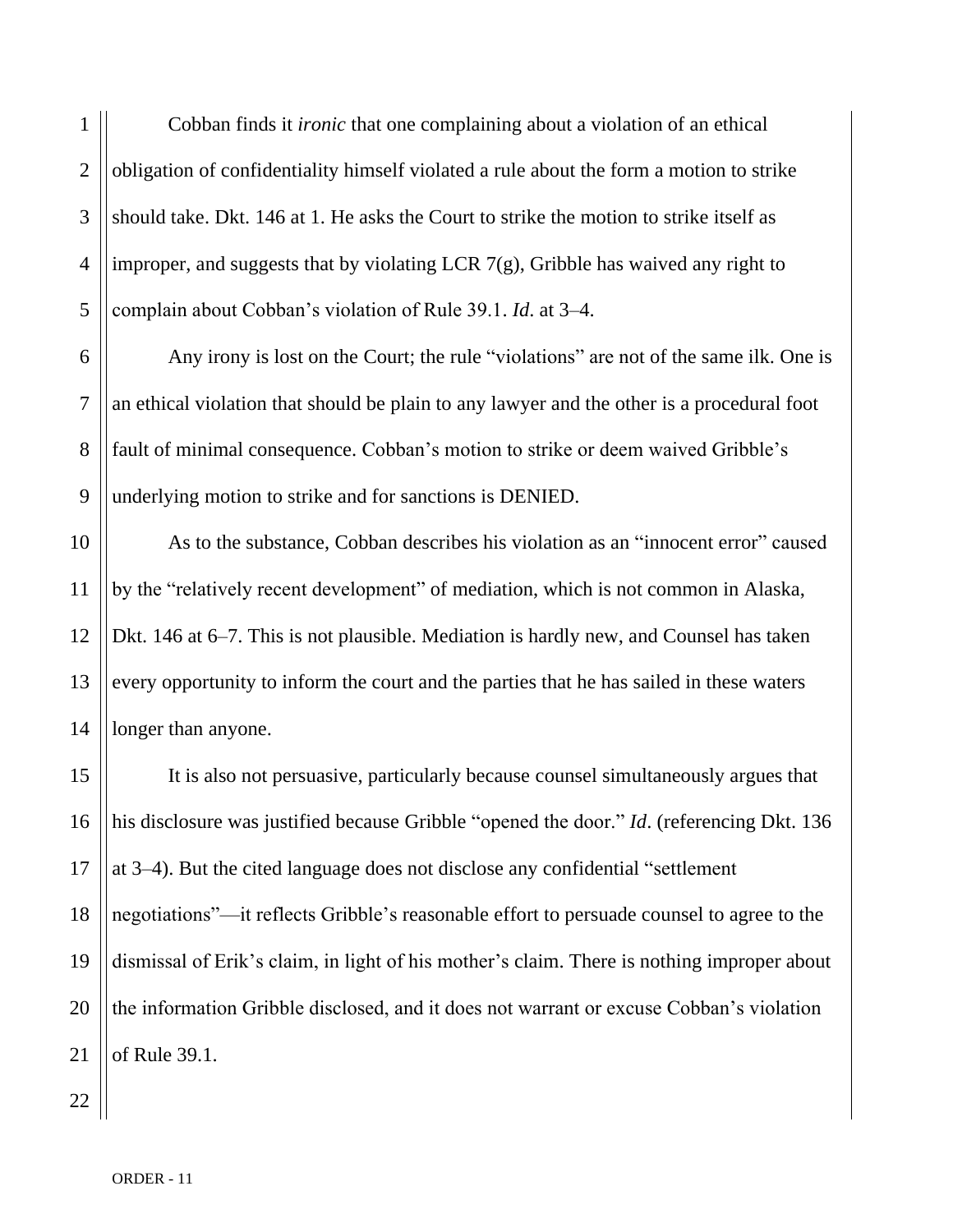1 2 3 4 5 6 Finally, Cobban suggests that there is no federal mediation privilege anyway, so his disclosure did not really violate anything. Dkt. 146 at 9. This argument is similarly inconsistent with the claim that the disclosure was a "humble," "good faith" error made despite counsel's best efforts. *See id.* at 8. In short, Cobban's filing does not reflect any contrition. It does not sincerely acknowledge that he did anything wrong; it is instead a list of flimsy excuses. Gribble's motion to strike the footnote is therefore GRANTED, and footnote 3 on page 4 of Dkt. 138 is STRICKEN.

The Motion for Sanctions is also GRANTED. It is rare for the Court to sanction the same party a second time in the same case, and perhaps unprecedented to do so three times. And to be clear: there has been other sanctionable conduct in this case. Counsel was far less than candid with this court about the proceedings in Alaska, and it appears he was not candid with the Alaska Court about what was happening here. *See generally* Dkt. 87. Had the Court been in a position to sanction counsel over his bold and baseless attempt to have the Alaska Court put the insurance proceeds in his own trust account (as an alleged "requirement" of minor settlement approval), it likely would have done so. The sharp litigation practices evident in this case are beneath an attorney practicing in this Court, perhaps especially when he is doing so *pro hac vice*. The Court takes ethical obligations seriously, and counsel's response implicitly reveals that he views them on the same level as a local rule providing that a motion to strike should be included in a responsive brief. This is a troubling view.

21 22 Nevertheless, the Court will not, at this time, revoke Counsel's *pro hac vice* status. It will Order him to pay the attorney cost of the Motion to Strike and for Sanctions, Dkt.